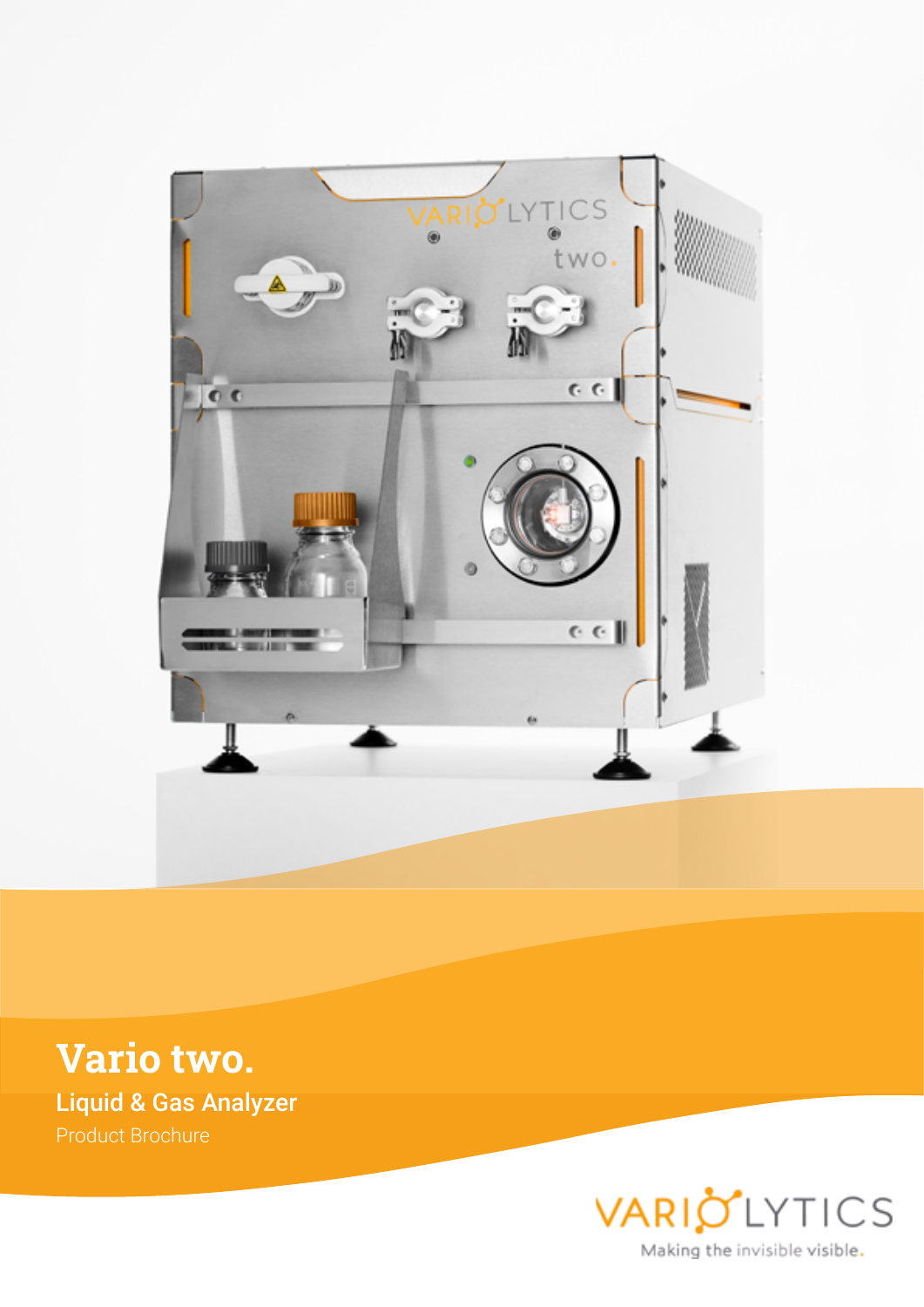## Vario two. | Liquid & Gas Analyzer

The Vario two. is the world's first mass spectrometer that can measure simultaneously from the liquid and gas phases. Simultaneous measurement from the liquid and gas dramatically increases the benefits of mass spectrometry relative to the initial cost. The combined liquid and gas measurement is patented by Variolytics and is not offered by any other supplier. The liquid and gas analyzer is particularly used for fermentation monitoring and bioprocess engineering, but optimizes any process where parallel measurements from the liquid and gas phases are required.

## What is MIMS Technology?



Membrane inlet mass spectrometry (MIMS) was invented about 50 years ago in order to introduce samples to a mass spectrometer. The goal was to monitor concentrations of gases and volatile organic compounds (VOCs) in a biological process without disturbing it and with no sample preparation.<sup>1</sup>



#### **Overview**

#### **Advantages of the Vario two.**

# Patented Inlet System

The patented inlet system enables simultaneous measurements from the gas and liquid phases. The membrane module contains a membrane at whose interface all volatile components in a liquid are continuously transferred through the membrane into a vacuum. From the gas flow in the vacuum, a small fraction of molecules is transferred to a high vacuum and measured in this way. (Patent: DE102015208250A1, EP3292563A1, disclosure date Nov. 10, 2016).

Our sensor determines precise transfer rates of components between gases and liquids.

#### Components in gas



#### Liquid & Gas

### The Key to Improving Processes

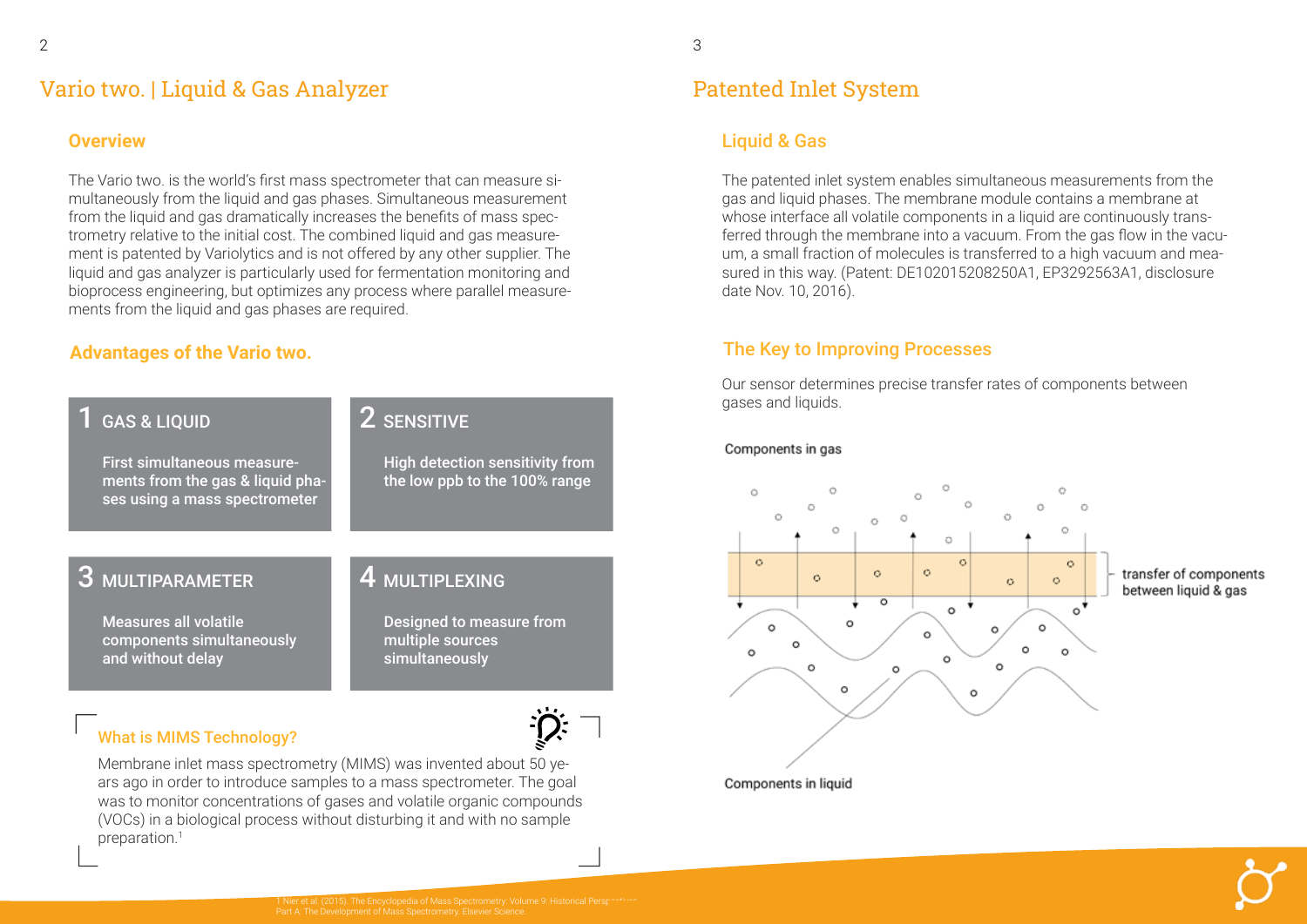# The Perfect Membrane Inlet for your Measuring Task





The Variolytics membrane inlets allow stable multi-parameter measurements from the liquid. The membrane module contains a hydro- and organophobic membrane. At the interface of the membrane, volatile components present in the liquid are continuously transferred through the membrane into a vacuum. Then these parameters are measured directly in the mass spectrometer. The membrane inlets are easily autoclavable and can be easily replaced if necessary.



- $\sqrt{\frac{B}{2}}$  Bypass from the reaction site to the flow cell
- No probes need to be inserted directly into the process (no disturbance by measuring)  $\sqrt{2}$
- Can influence measurement purposefully for ex. by setting a specific temperature ✓

#### Flow Cell

## Variolytics inlets

#### In-Situ Sensor

- Measuring directly in the process, does not need a bypass ✓
- Faster response times than the flow cell & no time delay in measurements ✓
- Particularly suitable for measuring dissolved gas concentrations ✓

## Latest Software Architecture

Tired of outdated software? So are we! The Vario two. offers a software architecture that can be easily integrated into control systems or with other hardware via the MQTT interface. A modern user interface and smart functions make it easy to use. Automated rotans even allow "stand-alone" operation for continuous measurements.



### Ideal for problem-free process integration

### Practical hardware

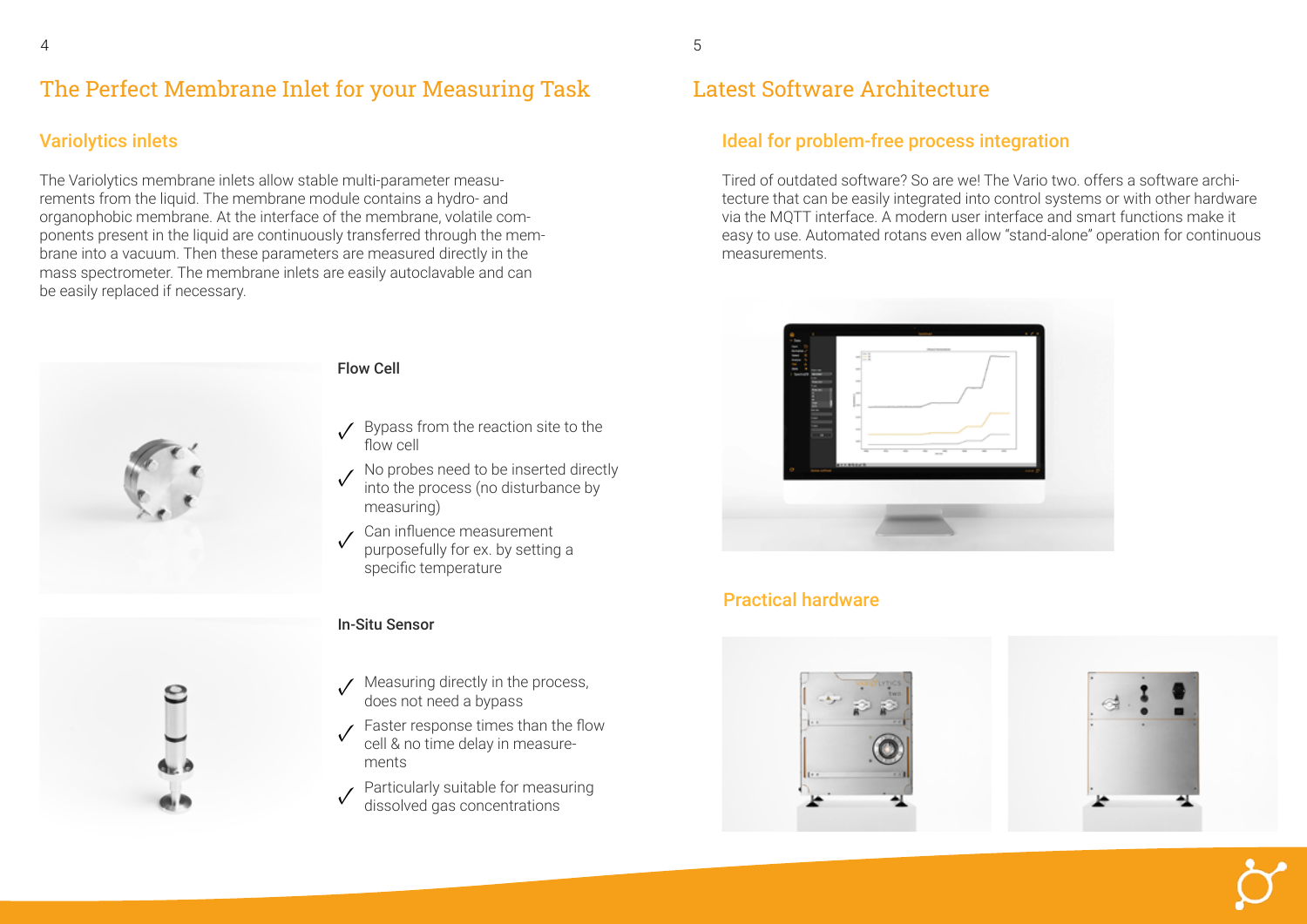# Technical Specifications

|                                 | <b>Specifications</b>                                                                                                                                                                                                                                                                                                                                                                             |
|---------------------------------|---------------------------------------------------------------------------------------------------------------------------------------------------------------------------------------------------------------------------------------------------------------------------------------------------------------------------------------------------------------------------------------------------|
| <b>Measuring speed</b>          | 4 ms / amu                                                                                                                                                                                                                                                                                                                                                                                        |
| <b>Measuring range</b>          | 100 ppb -- 100%                                                                                                                                                                                                                                                                                                                                                                                   |
| <b>Mass ranges</b>              | 0,5 to 100, 200, 300 and 512 amu possible                                                                                                                                                                                                                                                                                                                                                         |
| <b>Dimensions</b>               | approx. $433 \times 526 \times 518$ mm (W x H x D)                                                                                                                                                                                                                                                                                                                                                |
| Weight                          | $\sim 60$ kg                                                                                                                                                                                                                                                                                                                                                                                      |
| <b>Inlets</b>                   | Membrane flow cell, in-situ sensor<br>(temperature adjustable from 4°C to 94°C)                                                                                                                                                                                                                                                                                                                   |
| lon source                      | Gas-tight cross beam electron impact ion source                                                                                                                                                                                                                                                                                                                                                   |
| <b>Electrical</b><br>connection | 230 V/AC, 50 Hz, 8 A; Power consumption <1.2 kVA                                                                                                                                                                                                                                                                                                                                                  |
| <b>Calibration</b><br>interval  | Automatic or manual                                                                                                                                                                                                                                                                                                                                                                               |
| Sample intake                   | Automated and continuous via integrated peristaltic pump                                                                                                                                                                                                                                                                                                                                          |
| <b>Mass filter</b>              | Hyperbolic quadrupole mass filter for better filter performance                                                                                                                                                                                                                                                                                                                                   |
| <b>Software</b>                 | IPI-QMS System- and User-Software<br>System settings permanently stored in the hardware for reproducible<br>measurement data<br>Auto tuning for RF adjustment enables optima & energy efficient ope-<br>ration<br>User-friendly visualization between total ion current of the associated<br>spectra and individual ion traces<br>Export to third party software such as Chromstar 7 SCPA & Open- |
|                                 | Chrom                                                                                                                                                                                                                                                                                                                                                                                             |

# Application Areas

## Perfect for integration into the process





Variolytics offers a variety of powerful, flexible and ready-to-use analytical solutions. Our focus is especially on the selection and integration of measurement technology into the process so that the measurement data can be used online. For us, the application is in the foreground.